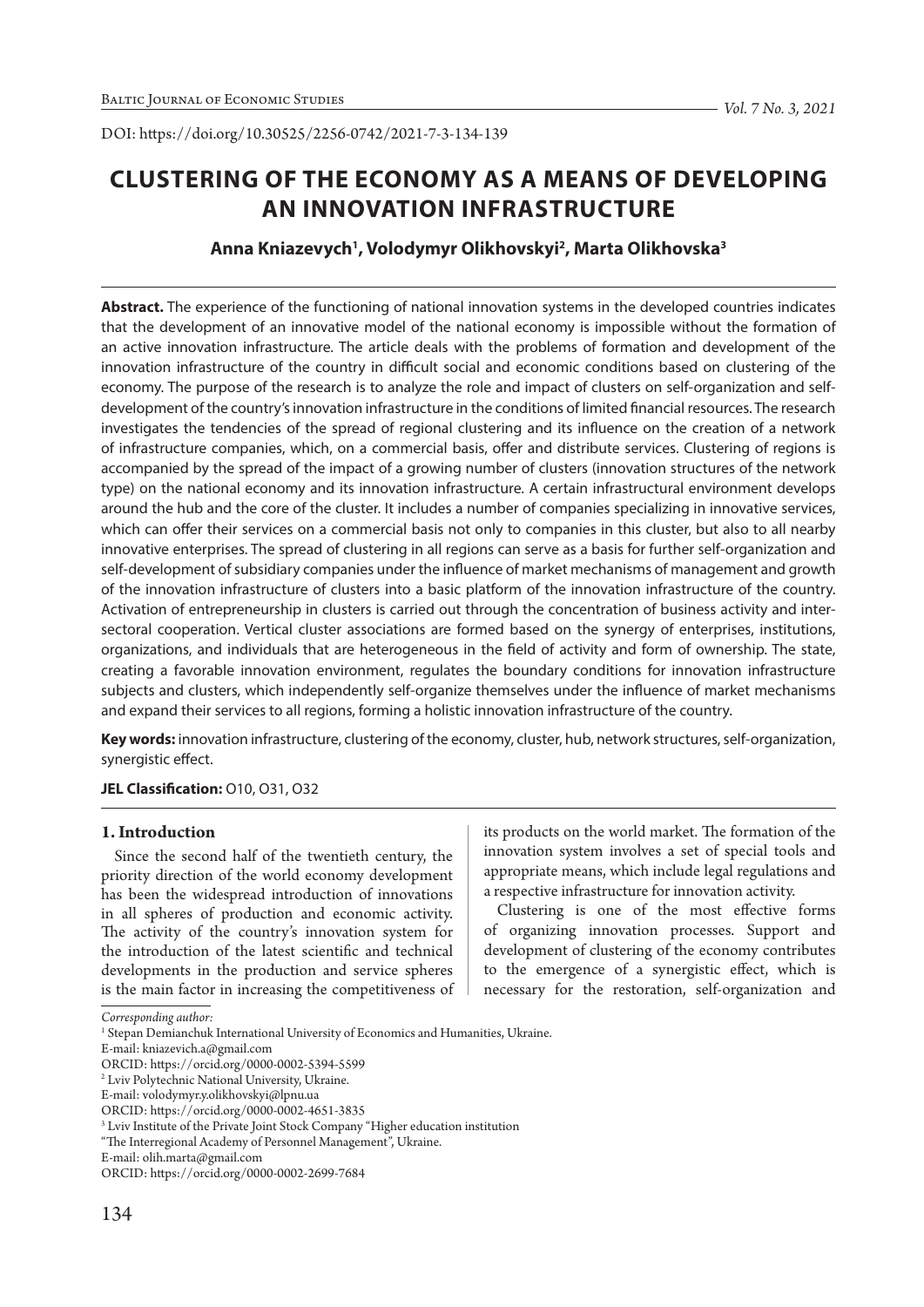further development of the country's innovation infrastructure.

The study of the relationship between clustering of the country and the problems of development of its innovation infrastructure, the analysis of the cluster mechanisms in the national innovation system are reflected in the works of such economists as Z. Adamanova (Adamanova, 2012), Yu. Bocharova (Bocharova, 2017), Yu. Fedotova (Fedotova, 2018), L. Fedulova (Fedulova, 2015), L. Pankova, T. Potapenko (Pankova, Potapenko, 2018), M. Porter (Porter, 1998), S. Pyatinkin, T. Bykova (Pyatinkin, Bykova, 2008), N. Potapova (Potapova, 2010), L. Ryneiska (Ryneiska, 2016), I. Shvets (Shvets, 2011), J. Schumpeter (Schumpeter, 2005), S. Sokolenko (Sokolenko, 2004), L. Vasylchenko (Vasilchenko, 2015), Yu. Yukhnovska (Yukhnovska, 2020) and others.

Innovation clusters are considered as an effective mechanism that contributes to the formation of a market infrastructure environment, attracting investment and supporting the operation of small and medium businesses. However, the influence of clustering on the development of the national innovation system, as well as the mechanisms and methodology of the formation and spread of the innovation infrastructure around clusters are insufficiently studied in the scientific literature and require additional research and analysis.

The purpose of the article is to study the role and impact of clustering on self-organization and selfdevelopment of the country's innovation infrastructure.

#### **2. The essence of clustering in the economic processes**

The process of clustering should be considered from the standpoint of the mechanism of diversified development of regional or national economy, given that the economic cluster itself is a high, but not the final form of economic integration. The presence of diversified clusters allows regional economic systems to maintain their advantage over other regions more prone to renewal and innovation. Diversified clusters are a prerequisite for significant investment and close attention of the government and society, i.e. a cluster becomes a more important unit than a simple sum of its individual businesses. In the process of a diversified cluster development, economic resources come to it from isolated industries that cannot use them as productively as it is possible with diversified partnerships (Vasilchenko, 2015).

Clustering is a set of organizational and economic measures carried out by state, private or public institutions in order to unite enterprises and businesses into clusters, to establish informal relationships between them and to provide network cooperation (Pyatinkin, Bykova, 2008).

A cluster is an organizational unit of technologically interconnected industries located in one region (Porter, 1998). Thus, first, the core of a cluster is created; a number of service companies appear around it and form the cluster infrastructure, which offers various services to the cluster companies on a commercial basis.

Cluster-based economic development is carried out through the introduction of successive stages (Sokolenko, 2004):

1) mobilization stage (stimulation of the interest of implementers);

2) diagnosis stage (assessment of the economy and economic infrastructure);

3) cooperation stage (persuasion in the importance of cooperation);

4) implementation stage (implementation of the initiatives of cluster working groups).

The formation of clusters of innovation and research activity is mainly associated with specializing in specific areas, including the creation of new products and technologies. The effectiveness of the results of the cluster depends on the balance of research funding processes and the final costs of their development. The achievement of optimal proportions allows to form territorial zones that combine the scientific and production potential of enterprises with a certain specialization in the innovation areas (Potapova, 2010).

It is important to note that cluster development policy focuses on the microeconomic level. This allows to take into account local characteristics and introduction of targeted measures to accelerate the development and competitiveness of enterprises based not only on existing but also on created factors of production, among which an important place belongs to a highly skilled workforce and developed infrastructure (Fedotova, 2018).

A developed innovation infrastructure is a necessary part of a competitive national economy. It is an array of scientific and technical centers for developers of innovative ideas and proposals, an array of financial assets, production facilities, and an information array:

1. Scientific and technical centers of innovative proposals include, primarily, universities, scientific, research, technical and design institutions, as well as developers of new ideas and innovative proposals, inventors and innovators.

2. The financial array is represented by venture capital and venture banks, which are ready to invest their assets in the production of new goods, equipment, and services.

3. The array of production facilities consists of venture firms, experimental workshops, plants and factories, which provide their production facilities and equipment, offer services for the implementation of innovative projects, production of prototypes and the beginning of industrial production of innovative products.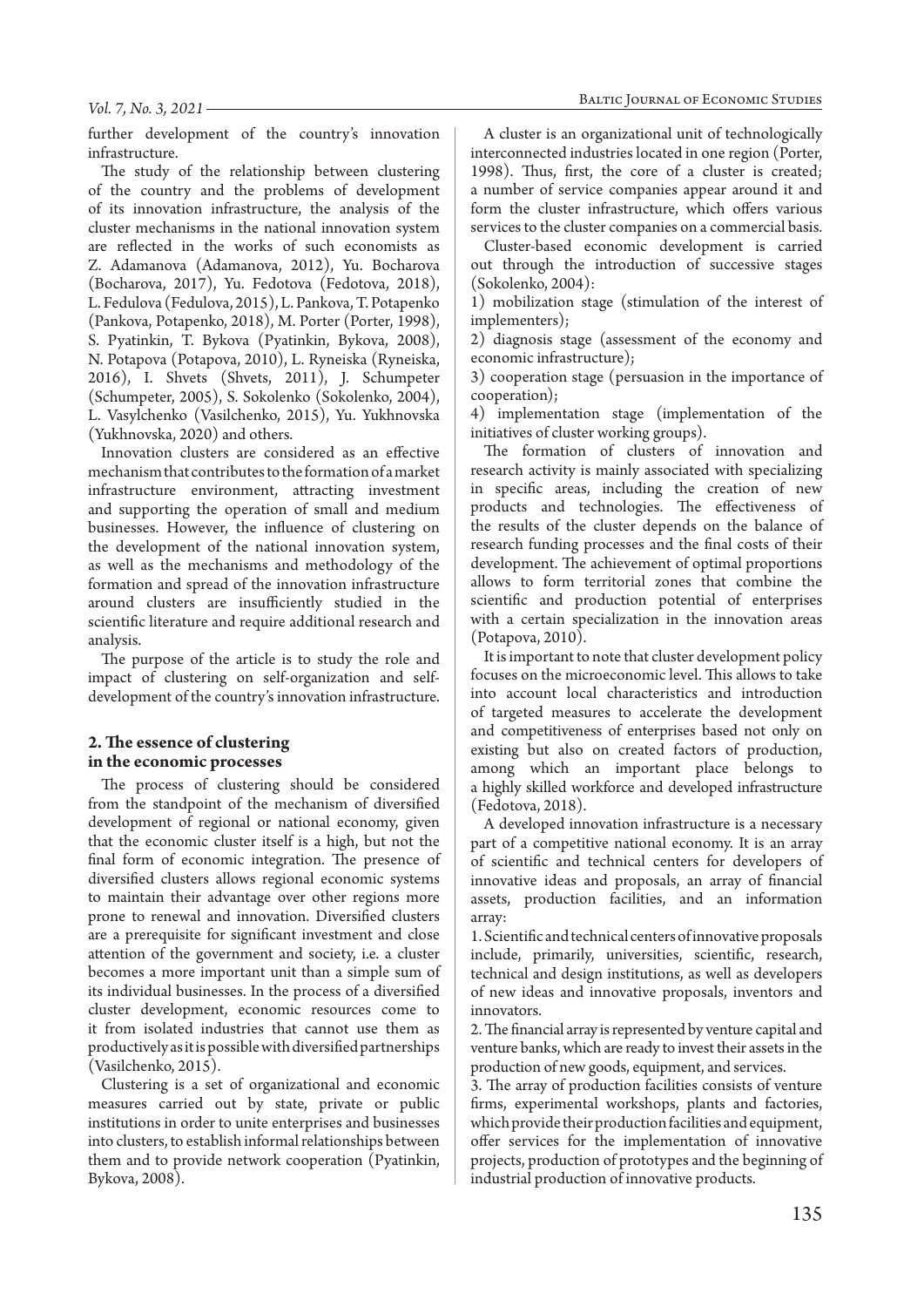4. The information array of the innovation infrastructure is a complex of consulting firms, patent and license bureaus, information agencies and more.

A cluster model of national economy development is a conceptual approach that involves the use of clusters as system-forming elements of a modern market economy, which allows to realize the country's competitive advantages within the international economic space (Pankova, Potapenko, 2018).

## **3. Clusters: types and formation principles**

A classic example of a cluster is Silicon Valley in the USA (Martines, 2018). Until the middle of the last century, it was an agricultural area known for its gardens. The center that gave this area the impetus for innovative development was Stanford University in Palo Alto, where innovative ideas and proposals in the field of semiconductors and electronics were researched and developed. The university began to offer its research to companies involved in the introduction of new technological developments in the field of electronics. These ideas were industrially implemented in 1956, when IBM Corporation opened the first large computer plant in San Jose. The infrastructure gradually developed in Silicon Valley, which to this day specializes in servicing hightech enterprises implementing projects in the field of radio electronics and rocketry. New jobs appeared, and the standard of living in the region became one of the highest in the USA. Silicon Valley now includes the range of cities that stretch from San Francisco Bay to San Jose. Thus, the cluster and its infrastructure is an open network formation, which is gradually spreading and is not closed within the initial framework of the regional market.

European cluster policy is based primarily on the European Regional Charter and the Cluster Initiative Greenbook (The Cluster Initiative Greenbook, 2003), which identifies the importance of cluster associations and includes a number of factors necessary for their effective formation. The EU sees cluster policy as a key tool for increasing the competitiveness of industries and regions, strengthening innovation capacity and economic development in the medium and long term.

The classification of clusters according to the direction of the predominant integration ties, by sectors of the economy and types of activity demonstrates the multifaceted nature of their functioning. Due to this, clusters can be considered universal tools for economic development (Ryneiska, 2016).

There are vertical and horizontal types of clusters. Vertical clusters are based on "buyer – seller" relationships. Horizontal clusters include industrial enterprises that share markets for final products, use the same technologies, production processes or require the same natural resources (Porter, 1998).

Taking into account the specifics of the industry, there are: discrete clusters (containing enterprises that produce products and related services, consist of discrete components, in particular, enterprises that develop around assembly and construction organizations); process clusters (formed by enterprises belonging to process industries, such as agriculture, food industry and others); innovation and creative clusters (developing in the fields of information technology, biotechnology, new materials, as well as in the service sectors related to business, creative and animation activities); tourism clusters (formed on the basis of tourism assets of the region and consist of enterprises of various sectors related to tourist services, such as tour operators, hotels, restaurant business, souvenir manufacturers, transport companies and others); transport and logistics clusters (contain a set of infrastructure and companies specializing in storage, escort and delivery of passengers and goods) (Yukhnovska, 2020), (Shvets, 2011).

Forming a cluster policy, state authorities of developed countries distinguish the following types of clusters: competitive (the priority is leadership in competition); strategic (economic recovery of the backward region); emerging (with a high rate of development); potential (with a high level of competence, which may ensure the recovery of the region's economy); stabilizing (contribute to economic diversification and jobs creation) (Adamanova, 2012).

Thus, the intensification of entrepreneurship in clusters is carried out through the concentration of business activity and inter-sectoral cooperation. Vertical cluster associations are formed on the basis of synergy of enterprises, institutions, organizations, and individuals that are heterogeneous in terms of activity and form of ownership.

## **4. A cluster's hub as an element of interconnection of innovation infrastructure entities**

Defining the critical point of the enemy's infrastructure, the nineteenth-century Prussian military theorist and historian Carl Clausewitz (Clausewitz, 1873) proposed to find a center of mass – a "hub", a "central point" of the armed forces, economy or infrastructure of the state, the center of all resources and events. An attack on such a center of the enemy can ensure victory in a military conflict. However, it is possible to consider hubs in the economic aspect as well. For example, the creation of such a hub as a center for the production of competitive products will serve as a basis for grouping around it of the area of service organizations for infrastructure purposes and their further integration into the cluster.

A cluster's hub should be understood as a key node that ensures the connection and interaction of all subjects of the innovation infrastructure, without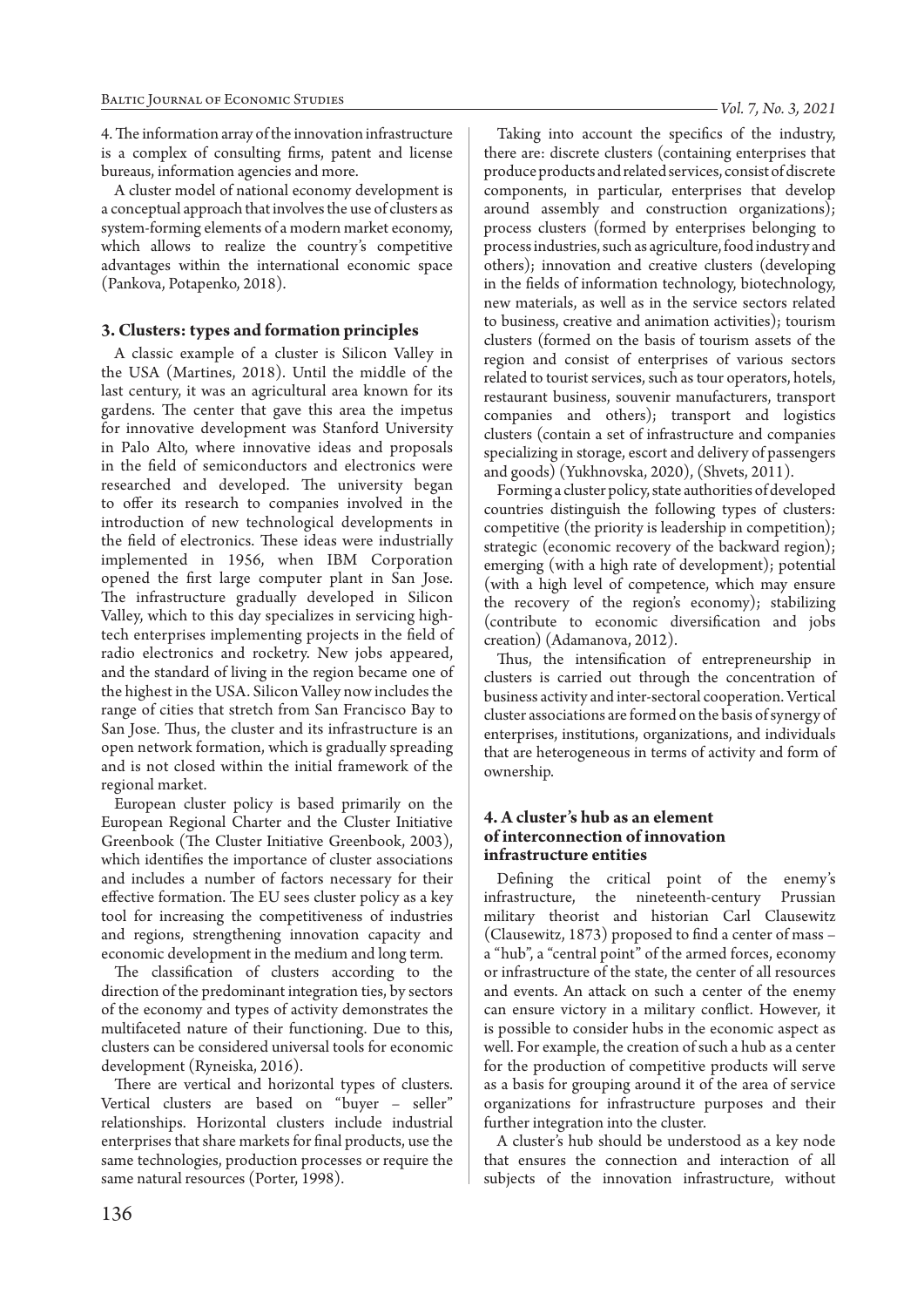which a hub cannot function or its capabilities will be significantly limited.

A hub can be seen as the beginning, the starting point of the future network structure – a cluster and the emergence of a new form of organization of interaction between economic entities in a particular region. The most innovatively active company, research organization or higher education institution can become a starting point, a hub, which is combined with a number of carefully selected, interconnected in the technological chain and interested in economic symbiosis business partners.

Among the conditions that ensure the economic development of the country in the era of markets globalization, an important role is played by the processes of the widespread use of innovations, innovative activity of enterprises, general development of the innovation infrastructure, communication with scientific and educational institutions, and constant improvement of the qualification level of personnel, their knowledge, skills and abilities. Innovative activity is a characteristic feature of most existing clusters and their infrastructural environment.

The innovation infrastructure, like other large network structures (for example, the Internet, economic and social network structures, etc.), has a complex internal organization and under certain conditions can become self-organizing on the basis of interaction and widespread interference of the network of hubs, clusters, centers of economic development and innovative services. In the military economy, the basic element that is necessary for the self-organization of such a system is energy. It can be physical energy (a large number of people, equipment, industrial facilities, special structures, communication systems, new types of equipment and technologies) or psychological energy (willpower and strength of spirit of people, their dedication, knowledge, capabilities and abilities). The potential energy of money, financial and innovation potential of the region or country can be added to the physical energy.

According to the theory of self-organizing networks, which include an innovative infrastructure, initially, the number of such development centers, hubs, and clusters may be insignificant. As the amount of physical and psychological energy increases, they can grow and expand effectively in accordance with current economic laws and legal regulations. This allows unstructured elements to form arrays of cluster groups as centers of innovation development are the subjects of innovation infrastructure and self-organizing in different regions of the country. A certain mass of commercial structures accumulates around the clusters and offers their services, necessary for the implementation of the innovative projects at different stages of this process, to not only the enterprises of this cluster, but also to other innovative enterprises that have the nearest location. That is, the innovation infrastructure of clusters is gradually growing into the innovation infrastructure of the country.

Therefore, a cluster is a sectoral, territorial, voluntary association of business structures that work closely with scientific (educational) institutions, non-government organizations and local authorities to increase the competitiveness of their products and promote economic and innovative development of the territory or region (Kniazevych, 2018).

A cluster is a contractual association of legal entities and individuals without the creation of a new legal entity. It should be emphasized that clustering has a voluntary nature. Entrepreneurs, based on their commercial considerations, come to believe and agree on the need and mutual benefit of such an association. Only in this case, there is a surge of physical and, most importantly, psychological energy based on personal and commercial interest and enthusiasm needed for the hub formation, which through the activity of the founders extends its sphere of influence to other organizations and can grow into a cluster. A cluster hub can be one or more companies that are able to produce quality, competitive products and are market leaders.

The application of the cluster approach is one of the most effective mechanisms of structural development of the economy. Depending on the innovation activity, network structures can be of two types: with a center (hub) or, less often, without a clear center. The positive side of a cluster is that its members do not compete directly with each other, but operate in different market segments (Tyutyushev, Gasanov, Vasechko, 2011).

Clusters are varieties of large business-type networks concentrated in a geographically defined area. A cluster usually includes manufacturers of certain products and services, suppliers of raw materials, equipment and technology, and commercial structures. The basics of cooperation, interaction and inter-network relations between the organizations that are part of the cluster are determined by the relevant agreements. The most successful innovation clusters are formed in areas, where there is an innovative breakthrough in the field of production, technology, or services.

A hub provides an innovative initiative and the main focus of innovation. Other members of the cluster gather around the hub, performing their functions in accordance with the leadership of the hub. The innovation infrastructure develops around the core of the cluster. It includes independent organizations, enterprises, companies and institutions, branches of organizations and enterprises, and private professionals, who offer their services in the implementation of innovation activities to the cluster entities.

Innovative orientation of activity, which is characteristic for clusters, causes the need to include in the general network of the cluster organizations that create an auxiliary infrastructure around the production center. Compared to other types of business networks,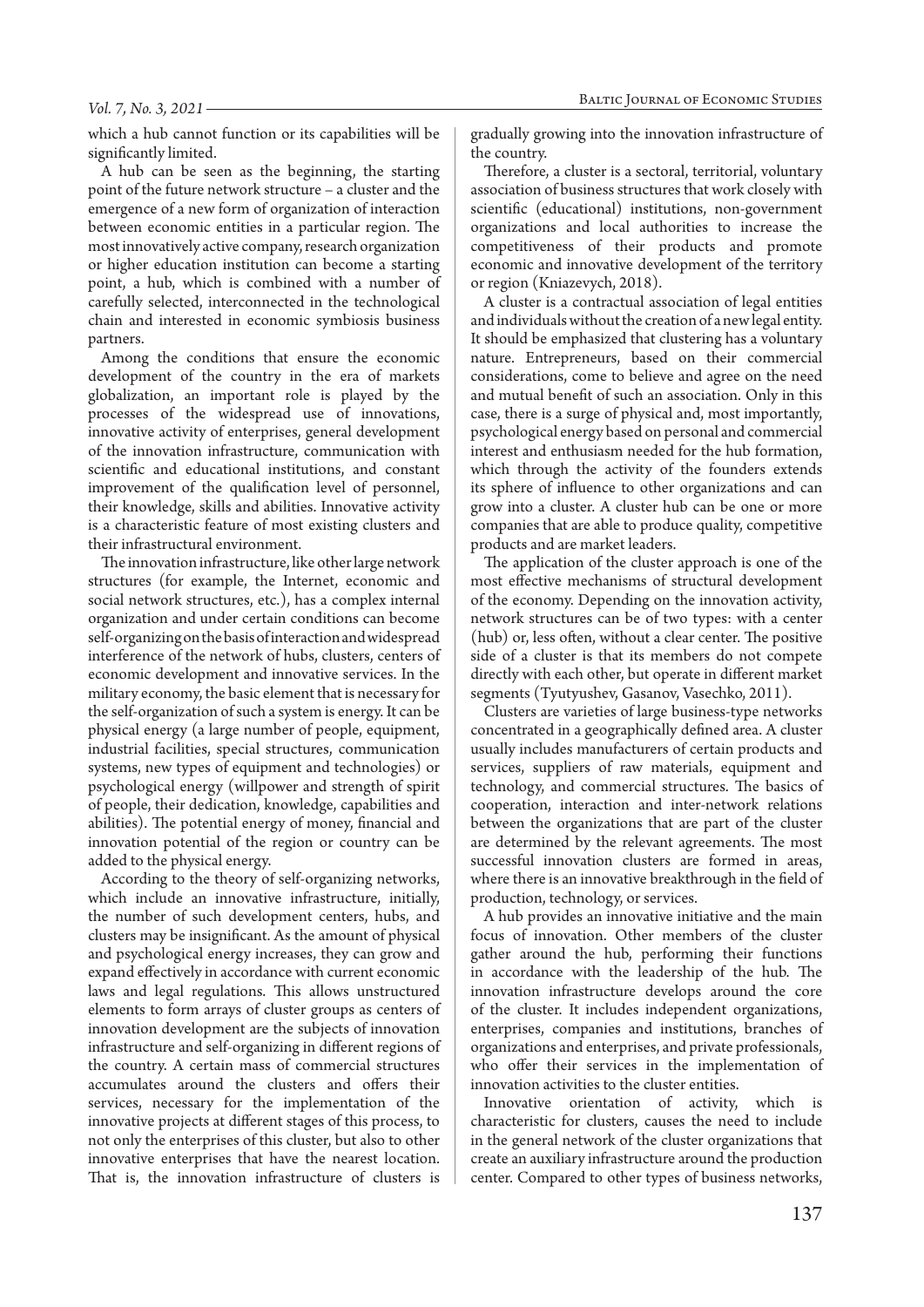clusters bring together a wider range of innovation participants. The innovation infrastructure of the cluster may include research and design institutes, universities, information agencies, standardization centers, trade associations, agencies that provide specialized training and retraining, and grant-making funds. The infrastructure shell of the cluster provides selection, development and implementation of innovative projects.

A cluster brings together independent and informally connected companies and institutions that can simultaneously cooperate with other organizations that are not part of the cluster. A cluster is a concentration of industrial and other facilities that receive economic benefits due to their close proximity to each other. However, all subjects of innovation infrastructure of one cluster can actively expand the area of their activity and offer their services on commercial terms, both for a number of neighboring clusters and for individual enterprises implementing innovation projects. The impact of the innovation infrastructure of neighboring clusters can extend the scope of their services to the entire region, and with the further clustering of regions – to the whole country. Therefore, clustering of regions can ensure the overall development of the country's innovation infrastructure.

## **5. Conclusions**

Clusters and an innovation infrastructure, which appears around them, form an attractive basis for innovation, investment flows, and development of small and medium enterprises. This is a kind of a large innovation-entrepreneurial network, which is especially effective in times of crisis.

The application of the cluster approach and the spread of the processes of clustering of the economy are among the most effective mechanisms for the structural development of national and regional innovation systems.

The gradual increase in the number of cluster structures and their concentration in different regions of the country will lead to the creation around them of a network of business entities that self-organize on a commercial basis and specialize in providing services for innovative projects for a wide range of innovative enterprises. Thus, the growth of a network of similar structures specializing in innovation services will serve as a basis for self-organization of the system of the active innovation infrastructure of the whole country. Self-organization is a synergy process of ordering the chaotic action of the elements of the system and their transition to a qualitatively new level due to internal factors, without any external influence. However, this does not mean that these structures are unmanageable. They are controlled not by direct commands but by changing the boundary parameters. A state regulates the boundary conditions of activity for the subjects of an innovation infrastructure, clusters, which independently, based on commercial considerations, self-organize under the influence of market mechanisms and expand their services to all regions, forming an integrated innovation infrastructure.

## **References:**

Adamanova, Z. O. (2012). Innovation clusters in national economic systems: world experience and possibilities of its adaptation in the conditions of Ukraine. *Formation of market relations in Ukraine.* Vol. 5/1. P. 162–163. (in Ukrainian)

Bocharova, Yu. G. (2017). The concept of formation and strategy of innovation infrastructure development. Kryvyi Rih: Chernyavsky. (in Ukrainian)

Clausewitz, C. (1873) [1832]. On War [Vom Krieg]. Translated by Graham, J.J. London: N. Trübner & Co.

Fedotova, Yu. V. (2018). Clustering of the economy as a direction of overcoming the disproportion of regional development. *Young scientist.* Vol. 1(1). P. 545–549. (in Ukrainian)

Fedulova, L. I. (2015). European Union clustering policy. Bulletin of Khmelnytsky National University. *Economic sciences*. Vol. 3(2). P. 144–148. (in Ukrainian)

Goncharenko, M. F., & Horbach, L. M. (2018). Knowledge economy as a stage in the development of post-industrial society. *Problems of modern science.* Namur, Belgium. P. 5–10. (in Ukrainian)

Holovatyi, M. (2015). The state and society: The conceptual foundations and social interaction in the context of formation and functioning of states. *Economic Annals.* Vol. XXI, P. 9–15.

Kniazevych, A. (2018). Management of infrastructure support of innovative development of economy. Rivne: Volyns'ki oberehy. (in Ukrainian)

Kniazevych, A., Kyrylenko, V., & Golovkova, L. (2018). Innovation infrastructure of Ukraine: assessment of the effectiveness of the action and ways of improvement. *Baltic Journal of Economic Studies.* Vol. 4. No. 1 January. P. 208–218. DOI: https://doi.org/10.30525/2256-0742/2018-4-1-208-218

Kotlyarov, V. O. (2016). Features of economic and investment integration of Ukraine. *Regional problems of development of territorial systems: theory, practice, prospects.* Part 2. P. 117–120. (in Ukrainian)

Martines, A. H. (2018). Chaos in Silicon Valley [Khaos u Kremniievij dolyni], Kyiv: Nash format. (in Ukrainian) Pankova, L. I., & Potapenko, T. P. (2018). Formation of cluster models of national economies on the basis of stimulating regional development. *Economics and organization of management.* Vol. 2(30). P. 47–56.